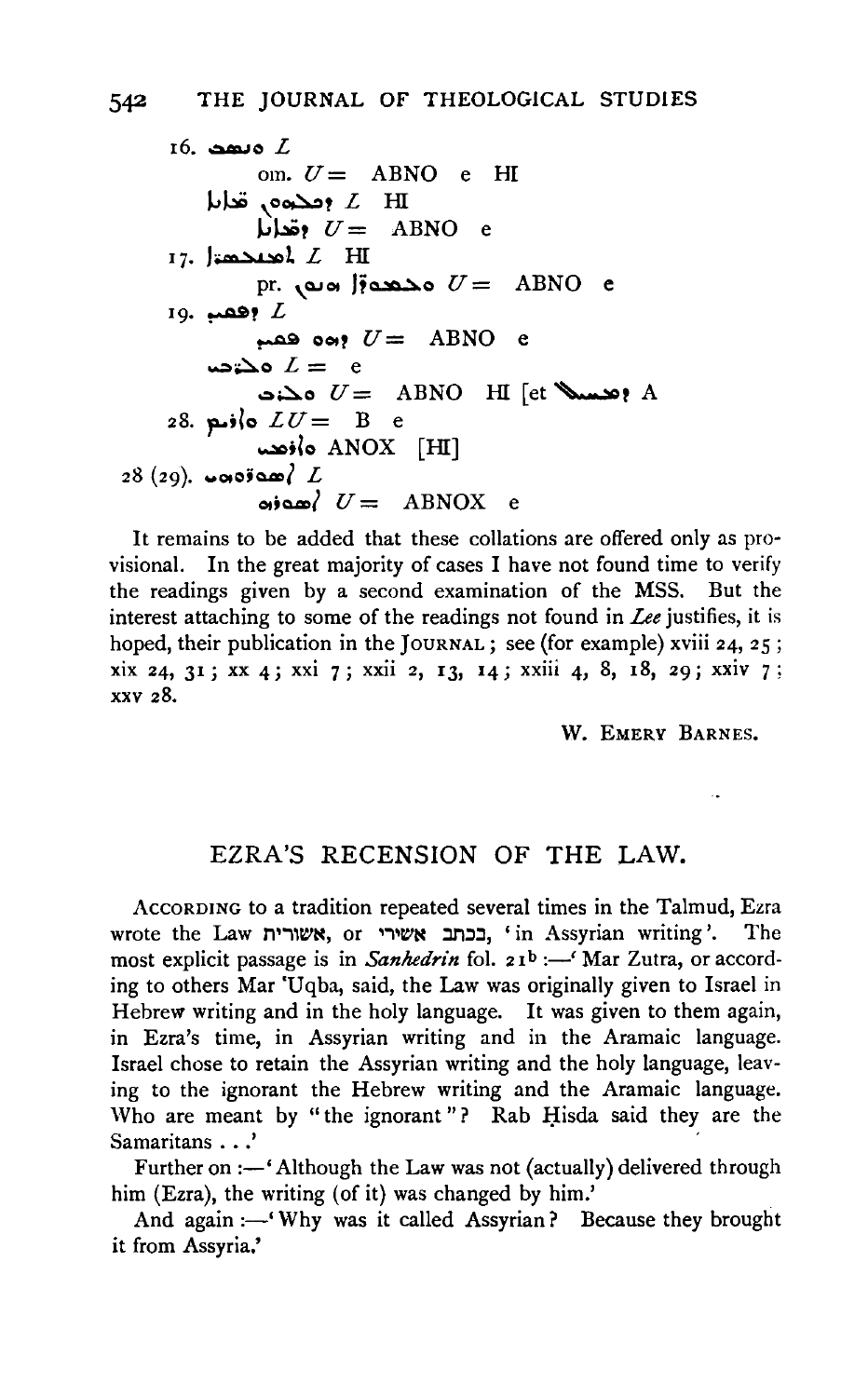Similarly, in *Jer. Meg.* cap. ii (beginning), *Bab. Meg.* fol. 8<sup>b</sup>, and elsewhere.<sup>1</sup>

Much has been written on the meaning of the term 'Assyrian' here, but without making the matter clearer.<sup>1</sup> It has been explained as equivalent to Syrian, i.e. Aramaic; and as derived from a root  $w =$ "1W' in the sense of straight, i. e. square. Since the discovery of the Assyrian inscriptions it would be natural to suppose that cuneiform writing was meant; but this is impossible, for the Talmudic authorities plainly identify Ezra's innovation with the style in use in their own day, i. e. practically the modern square character. Hence it is sometimes said that the Talmudic statements are confused and worthless.

It seems, however, that we have here a genuine tradition, and that the Talmud is quite right in giving the obvious explanation that the Assyrian writing is so called because it was brought from Assyria. It evidently means the Aramaic writing as developed in Assyria, just as in modern Hebrew we speak of German or Greek writing, meaning Hebrew written by a German or a Greek Jew. Specimens of this Assyrian Aramaic have been preserved in the dockets or endorsements of cuneiform contract tablets. A convenient collection of them has been published by Prof. Clay in *Old Testament and Semitic Studies in memory of W. R. Harper* i 285. The cumbrous cuneiform characters must always have been troublesome to read as well as to write, and for business purposes it was handy to have the contents of a document noted on it in the much more practical Aramaic alphabet (and language). Although we have only a relatively small number of these short notes, scratched or written with ink on the edge of clay tablets, there can be no doubt that just as the Aramaic language was used (2 Kings xviii 26, Ezra iv 7) for official purposes alongside of the Assyrian, so the Aramaic alphabet was used along with the cuneiform syllabary. The latter, however, was more suitable for use on clay tablets, which have survived in large numbers, while Aramaic was more generally written on papyrus or skins (Ezra vi 2) which have, of course, perished. The specimens published by Prof. Clay are dated between the tenth year of Artaxerxes I  $(455 B.C.)$  and the first year of Artaxerxes II (404-3 B.C.); but the style of the writing shews that it was not then used for the first time. It must have been long in common and constant use. If then Ezra was brought up in Babylon, this (as well, no doubt, as cuneiform) was the writing he learned ; it was in this that he became a ready scribe; and if he wrote a copy of the Law it was in this character that he wrote it. We even know approximately what his manuscript would be like. The Assyrian dockets are roughly and hastily written, as one might write a note for merely personal use ; but, with this reservation, precisely 1 See Kohut's *.Aruch* s. v. "1WN 2 • ...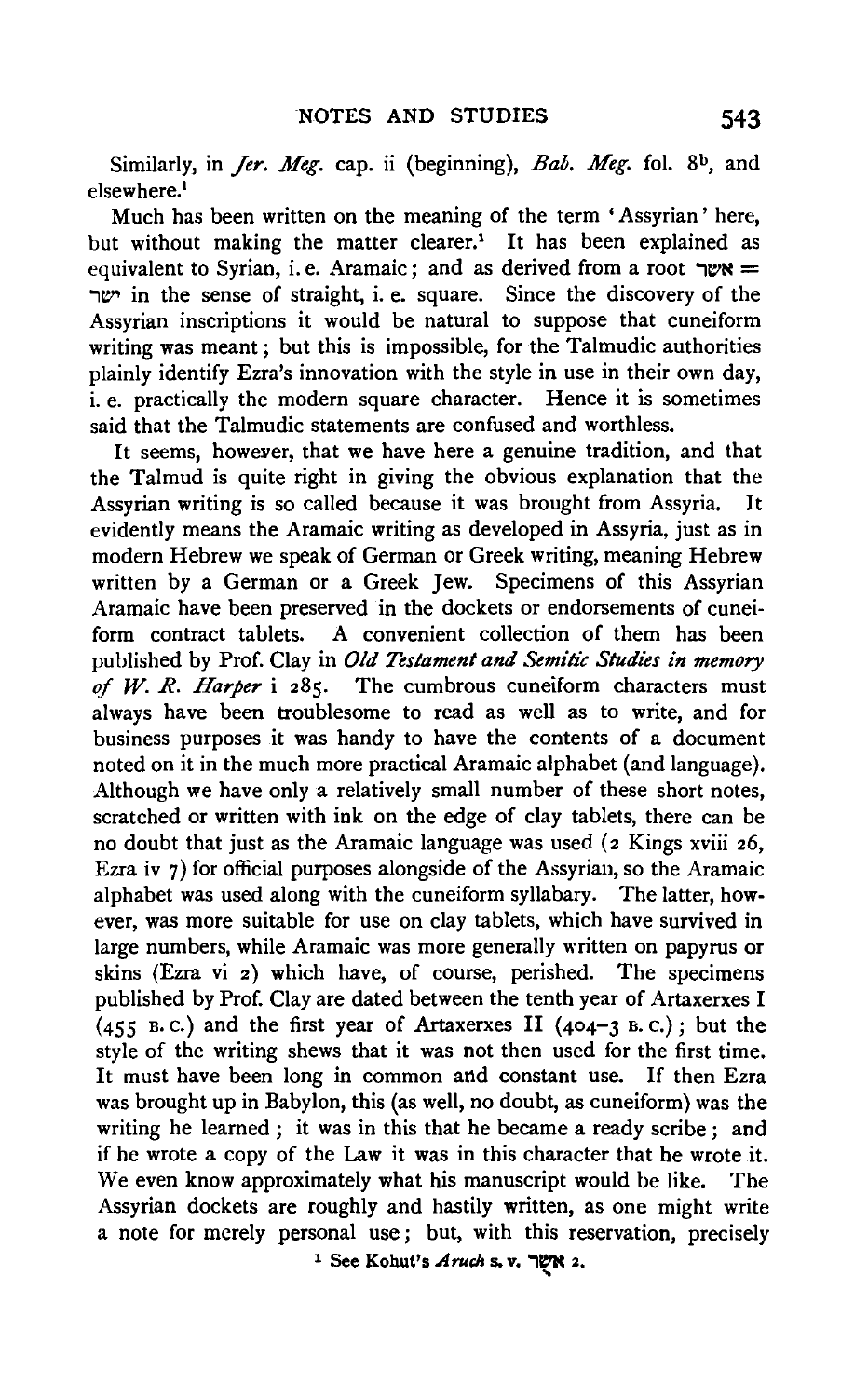the same character. is found in the Aramaic papyri recently found in Egypt.<sup>1</sup> These are legal documents, &c., carefully written by professional scribes in what may be called the court hand of the time, dated between 471 and 407 B. c., and thus covering about the same period as the Assyrian dockets. Evidently from the time of Xerxes at least, the Aramaic language and writing were officially used throughout the Empire, and there is no reason why we should not find in Egypt (it would not have survived in other climates) an Aramaic version, on papyrus, of some edict of the Great King. It may also be safely predicted that if we should find a fragment of the copy of the Law which must have existed in the Jewish colony at Elephantine, its writing, if alphabetical, will be this 'Assyrian' Aramaic. Meanwhile the Assuan papyri give a fair idea of the general appearance of Ezra's copy of the Law in its main features, and the fact is of importance in considering possible corruptions of the text. It is from this ' Assyrian' hand, and not from the 'Phenician ', that the modern Hebrew square character is derived by a natural process of developement

What then was the alphabet (called 'Hebrew' in the Talmud) which was supplanted by the ' Assyrian' writing? The same opposition between כתב עברי and אשורית (on skin) is already found in the Mishna; e. g. *Yadayim* iv 5. No doubt the Talmud understands by עברי the character found in the Siloam inscription, and earlier on the Moabite stone, and the so-called Phenician alphabet, still retained in a modified form by the Samaritans. On the other ·hand we know that, in the Tell-el-Amarna period and later, cuneiform writing was used in Palestine and elsewhere as widely as Aramaic was used afterwards under the Persians. In fact there is no satisfactory evidence for the use of the ' Phenician' alphabet in Syria earlier than the Moabite stone, 900-85o B. c. It is therefore highly probable that whatever literature the Israelites had before that date was written in cuneiform,<sup>2</sup> and, considering the conservatism of the people, it is also probable that this would continue to be used as a sacred character. Moreover if, as there is reason to think,<sup>3</sup> the 'Phenician' alphabet was introduced into Syria by Philistine settlers from Crete (after 12oo B. c.), the fact of its origin might well have caused it to be regarded in Israel as unfit for any but secular use. Ezra must have learned the cuneiform character in Babylon, and if he found the Law written in it, there was a good reason for his transcribing it into the Aramaic character, and also for the emphasis laid on his being a 'scribe of the Law'. Hitherto the Law

3 See A. J. Evans *Scnpta Minoa* pp. So, 82, &c.

<sup>&</sup>lt;sup>1</sup> Sayce and Cowley Aramaic papyri discovered at Assuan, London 1906; Sachau 'Drei aram. Papyrusurkunden' in *Abh. d. kg/. preuss. Akademie,* Berlin 1907. 2 So Sayee. Cf. Ph. Berger in *Melanges Direnbourg* (Paris 1909) p. ~I.